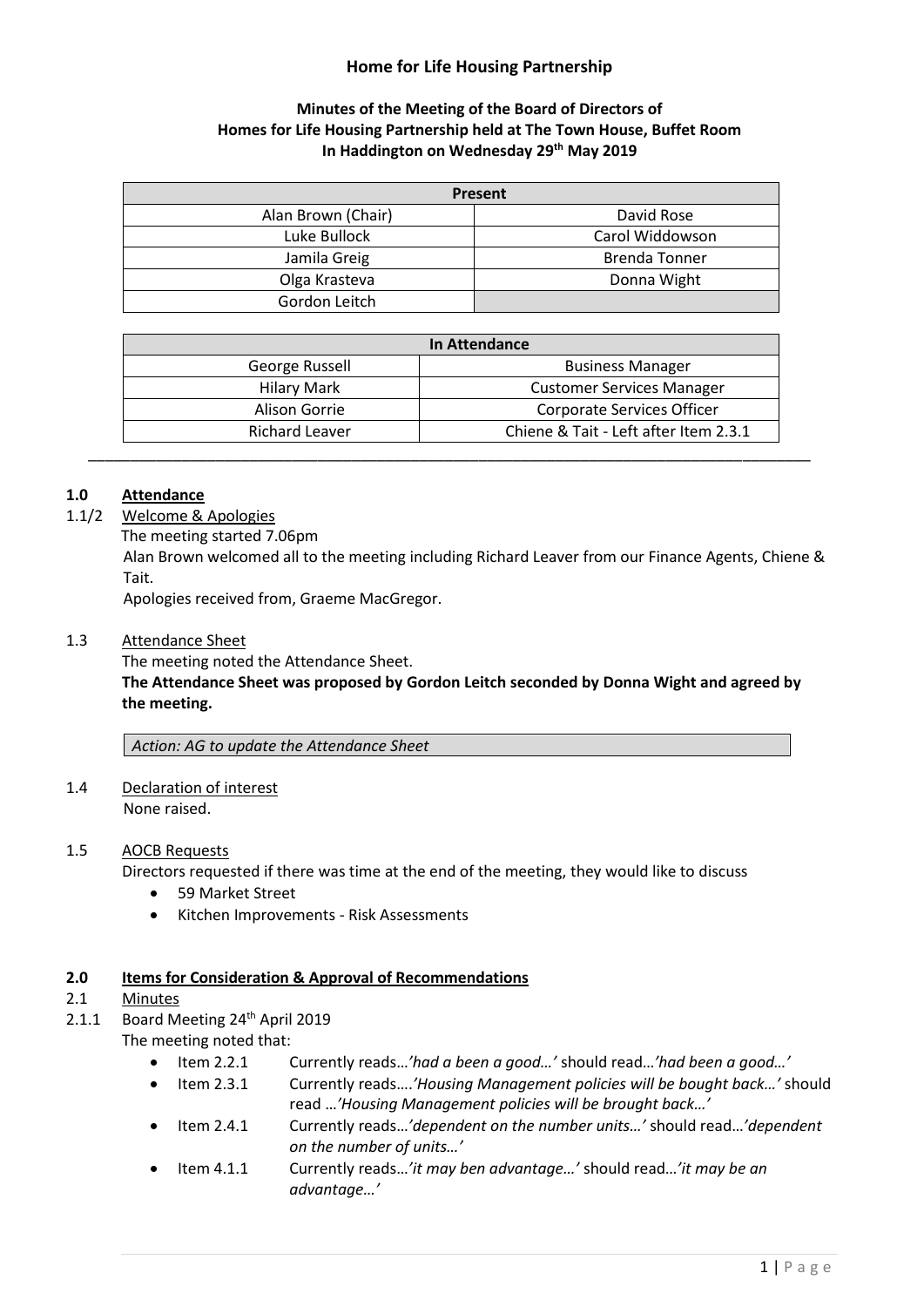### *Action: AG to ensure Minute signed by Chair*

# 2.2 Finance

2.2.1 Quarterly Management Accounts - 4<sup>th</sup> Quarter Richard Leaver was introduced to the meeting.

> Homes for Life is outperforming budget, with a positive variance £411k. There were 2 areas with negative variance these are 'Reactive' maintenance with expenditure exceeding budget by £17k and Adaptation Grants with expenditure exceeding £3k.

> We are loan covenant compliant, comfortably exceeding both Interest and Security cover indicators.

### Income & Expenditure Account

Surplus for the period is £397k, compared to budgeted deficit of £15k - a favourable variance of £412k. Larger positive variances include:

- Voids £10k variance relates to the low level of voids in the period. Voids are budgeted at 2% of rental income but are currently 0.21%.
- Planned Maintenance £289k due to the deferral until next financial year of painter work £175k along with the sundry Void & EESSH works £136k.
- Cyclical Maintenance £13k for the 'voids' and 'cyclical' maintenance combined.
- Bad debts 16K due to lower provisions agreed with auditor that 2% budgeted for.

### Balance Sheet

The meeting was advised that there were £219k worth of capital planned maintenance components replaced in the final quarter including shower installs, kitchen and boiler replacements. Debtors decreased to £26k (March 2018: £27k) including Universal Credit (UC) arrears of £11k. The Customer Services Manager advised that the temporary Housing Officer had made inroads into arrears during her time in post. Directors congratulated staff on the low level of arrears and bad debts.

Cash at bank and in hand balance is £2.180k - an increase of £204k over the year, 3 term deposits of £300k - are due to mature in June 19, August 19 and November 19.

Reserves total £3,926k (March 2018: £3,527k).

The meeting noted continued good performance against all key ratios, including both loan covenants.

The meeting was asked if there were any questions. None raised.

# **4 th Quarterly Management Accounts were proposed by David Rose, seconded by Gordon Leitch and agreed by the meeting.**

# 2.3 Regulation

2.3.1 Engagement - Draft Business Plan and supporting information

The Business Manager circulated a revised draft copy of the proposed 3 Year Business Plan. He added that the key focus of their time for the plan and associated appendices was financial as the Regulator showed concerned around our Financial Health. In previous years, Five Year Financial Projection (FYFP) returns to SHR have shown additional borrowing to maintain cashflow through peak years of planned maintenance. However, last year's submission did not show additional borrowing, despite low cash balances and this is why SHR have sought additional assurance.

The Business Plan from 2019 to 2022 shows the appendices which demonstrates our longer-term plan regards our financial health and our forecasts for the next 30 years.

The plan shows base case financial projections have been prepared on a prudent basis:

• Rental increases have been maintained at inflation only for the duration of the model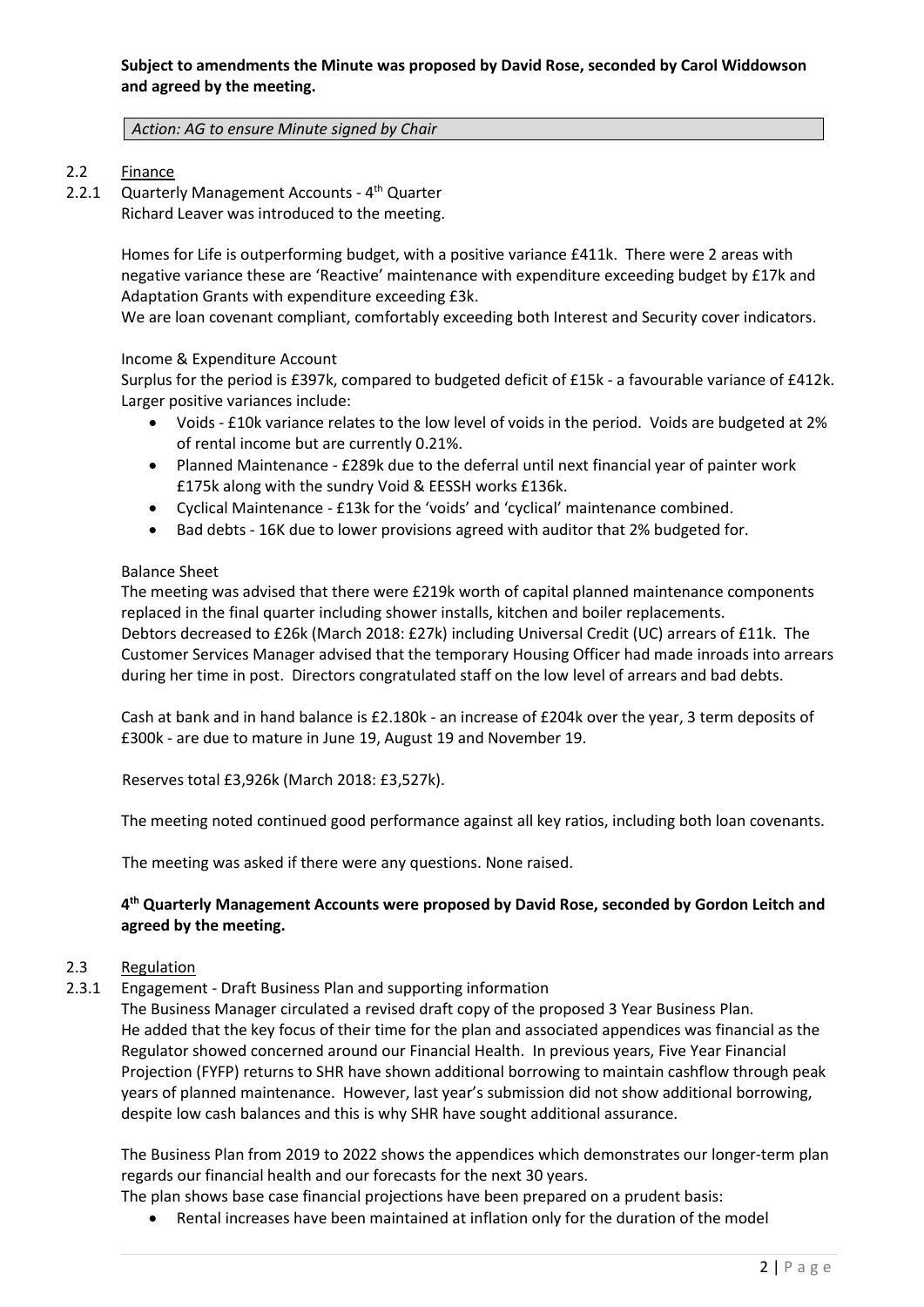- Maintenance costs have been budgeted to increase by 0.5% above inflation every year budgeted to spend over £1.8m on component replacement in the next 5 years
- Bad Debts have been budgeted to increase from 1% in 2019/20 to 2.5% by 2023-24
- Full loan compliance has been met in the financial forecasts
- Viable cash balances are maintained throughout.

Sensitivity analysis had been prepared on the following:

- Rent increases are 0.25% below inflation every year
- Maintenance inflation is 2% above inflation for the first 5 years then 1% above general inflation after year 5
- Both voids and bad debts increase 1% above base case assumptions
- All the three sensitivities occurring at the same time.

No sensitivity analysis has been done on interest rates as the loan is at a fixed rate and will be repaid by April 2023. Also, inflation has been excluded from these detailed sensitivity analysis as it has a significantly less material impact.

The Business Manager advised the meeting that the CEO of the Regulator issued a 4-page note updating RSL's on risks of Brexit. Homes for Life have already considered this, but the Key Risks Register has not yet been updated to include this. This and other changes were discussed to ensure the Business Plan Risk Statement and Key Risk Register are consistent.

A copy of this note is available from the office if directors would like a copy - it is also available on the Regulator's website.

The meeting was asked if there were any questions.

A number were raised:

- Size of the Business Plan
- Revising PEST & SWOT analysis to lighten and ensure these are up to date
- Development keen to examine the possibility of expanding property portfolio through the acquisition of new developments - after the current bank loan is fully repaid April 2023. However, it was discussed that to do so we should consider initiating appraisal from year 3 onwards.

The Business Manager raised an issue about our Pension Contributions. The employer is paying circa 22% and this is forecast to increase to over 30% over the next 9 years - a significant commitment for the employer and SHR will want assurance that, we need to have been seen to have considered risks and mitigation options around this. Independent advice will need to be sought from a pension expert to review our current arrangement. For prudence a commitment on this is included in the Business Plan Actions.

The Business Manager asked if there were any further questions - a number raised:

- Board Structure: to place Chair & Vice-Chair at the top of the Tenant director list
- Amend the Audit & Risk Committee Structure
- Staff Structure: include Company Secretary alongside Business Manager.

The meeting was asked for delegated authority for the Business Manager, Chair & Vice-Chair for submission to liaise and make necessary further revisions before the end of the month - areas for revision are:

- General editing
- Expansions of Executive Summary on page 3
- Inclusion of references to the Meeting Calendar and to Review of our Articles on page 5 under Governance
- Corrections to Board and staff structure diagrams on page 6 and 7
- Expansions of Key contractors and Key Memberships section e and f on pages 7 and 8
- Review of list of more material risks on pages 21-23
- Expansions of appendices as outlined on page 2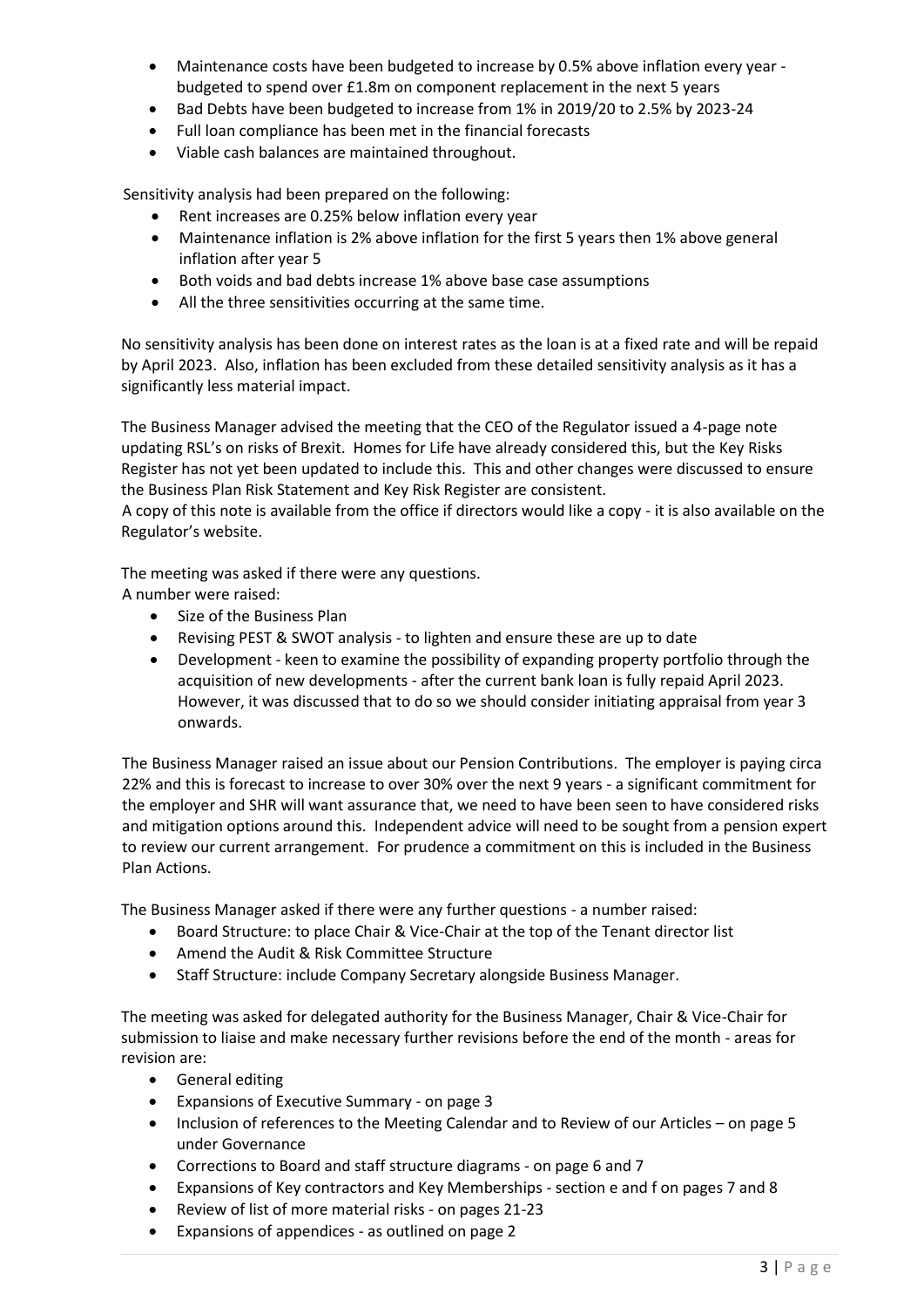- Review and update of PEST and SWOT Analysis included as Appendices E a & b
- Review of Key Risk Register
- Expansion of Key Business Plan Priority Action Plan included as Appendix G a
- ARC Return included as Appendix C and Tenant Participation Review included as Appendix G b - have both been updated.

# **Approval of the draft Business Plan subject to delegated authority for further necessary amendment was proposed by Brenda Tonner, seconded by Donna Wight and agreed by the meeting.**

*Action: Business Manager to liaise with Finance Agent & Chair*

*Richard Leaver was thanked for his time and he left the meeting.*

# 2.3.2 Annual Returns - ARC & EESSH

ARC Return 2018/19 - Summary of Charter Indicators

The meeting considered the report circulated on performance data for all SHC indicators. They were asked to note final necessary amendments:

- Indicator 9: Percentage of tenants satisfied with the standard of their home when moving in to be changed from 93.3 on the report to 100
- Indicator 30: Rent collected as percentage of total rent due in the reporting year to be changed from 101.78 on the report to 98
- Indicator 31: Gross rent arrears as at 31 March each year as a percentage of rent due for the reporting year - to be changed from 2.09 on the report to 2.08

The Customer Service Manager added that the Regulator comparative data from ARC submissions is not usually available until the end of August. She added that once the ARC submission is complete a copy of this is forwarded to the Scottish Housing Network (SHN) who are able to provide us with earlier comparative data from members returns.

It was noted that Indicator 14: Percentage of repairs appointments kept - was down on the previous year, the Business Manager advised that we are keeping our eye on this and appreciate that performance is down. This has been raised with the contractor and is being monitored. Procurement for repairs maintenance is due by May 2020.

The Business Manager circulated a report to the Board providing the narrative included in the EESSH submission and a copy of the draft document.

The meeting was asked if there were any further questions. None raised.

**The Business Manager requested delegated authority to submit both ARC & EESSH submissions as outlined. This was proposed by David Rose, seconded by Luke Bullock and agreed by the meeting.** 

*Action: Business Manager & Corporate Services Officer to submit EESSH*

# 2.4 Customer Services

2.4.1 Rent Review & Proposed Reduction

The Customer Services Manager had circulated a report recommending the reduction for 5 Roodlands Court, Haddington. Her recommendations were to bring the property in line with similar HFL properties, reducing the risk for future housing benefit shortfall and making the change more equitable.

She asked if there were any questions. None raised.

**The proposal of rent reduction for 5 Roodlands Court, Haddington was proposed by Brenda Tonner, seconded by Gordon Leitch and agreed by the meeting.**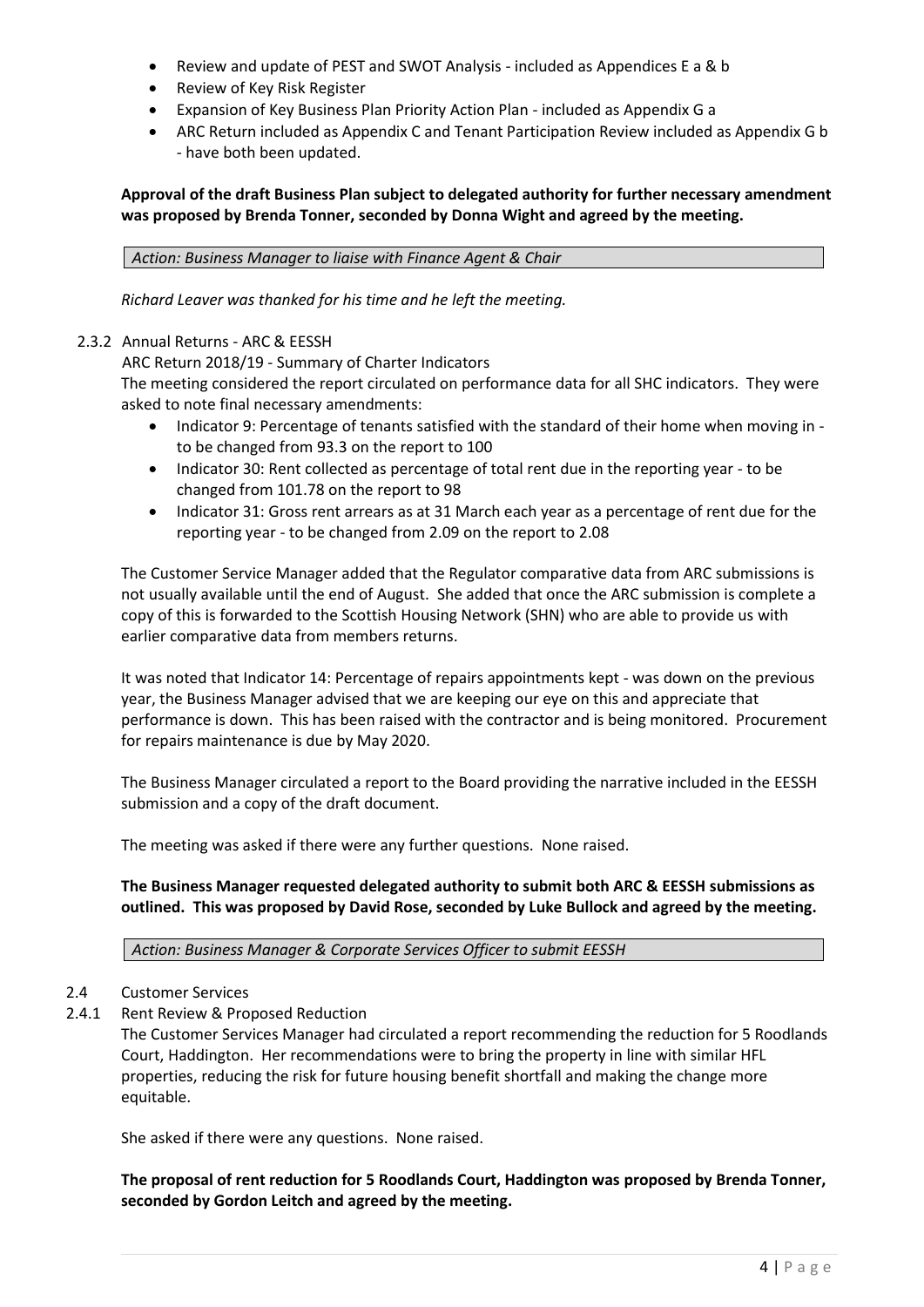### 2.4.2 Allocation Policy Review

The Customer Services Manager advised that the track changes in red identify what has been changed in order to comply with the Housing (Scotland) Act 2014.

She stated that the policy takes account of feedback from the tenant meetings and from wider tenant consultation including and acknowledging feedback regards 'ownership'.

### **The Allocations Policy was proposed by Gordon Leitch, seconded by Jamila Greg and agreed by the meeting.**

#### *Action: AG update the Allocations Policy on Policy List*

2.4.3 Tenant Participation Review

The Customer Services Manager

The review was circulated to the meeting, it runs through consultation, participation and proposed action plans. This will be featured in the summer newsletter seeking tenant feedback. The Tenant Handbook is given to all tenants on sign-up however, moving forward tenants will be consulted on moving to information leaflets and posting these and updates on the website. Those without internet access can be sent updates by post.

### **Tenant Participation Review 2018-19 was proposed by David Rose, seconded by Olga Krasteva and agreed by the meeting.**

2.4.4 Pest Control - Proposed Changes

The meeting was requested to approve a change to the provision from our current pest control service to an advice only service other than in situations that present a health & safety risk. This proposal will bring Homes for Life in line with other landlords, including East Lothian Council, it will reduce costs.

# C**hanges to the Pest Control Service was proposed by David Rose, seconded by Brenda Tonner and agreed by the meeting.**

2.5 Membership Applications No membership applications

> *Due to time constraints the meeting was closed at 9pm. Directors were asked to read through the items for noting and if there were any questions these were to be raised with the office.*

#### **3.0 Items for consideration Only**

3.1 Customer Services Quarterly Report - 4<sup>th</sup> Quarter

#### **4.0 For Noting Only**

- 4.1 Finance
- 4.1.1 Finance Treasury Management
- 4.1.2 Finance External Audit
- 4.2 Customer Services Tenant Newsletter
- 4.3 Governance Governing Body Appraisals
- 4.4 Health & Safety Verbal Update
- 4.5 Regulation